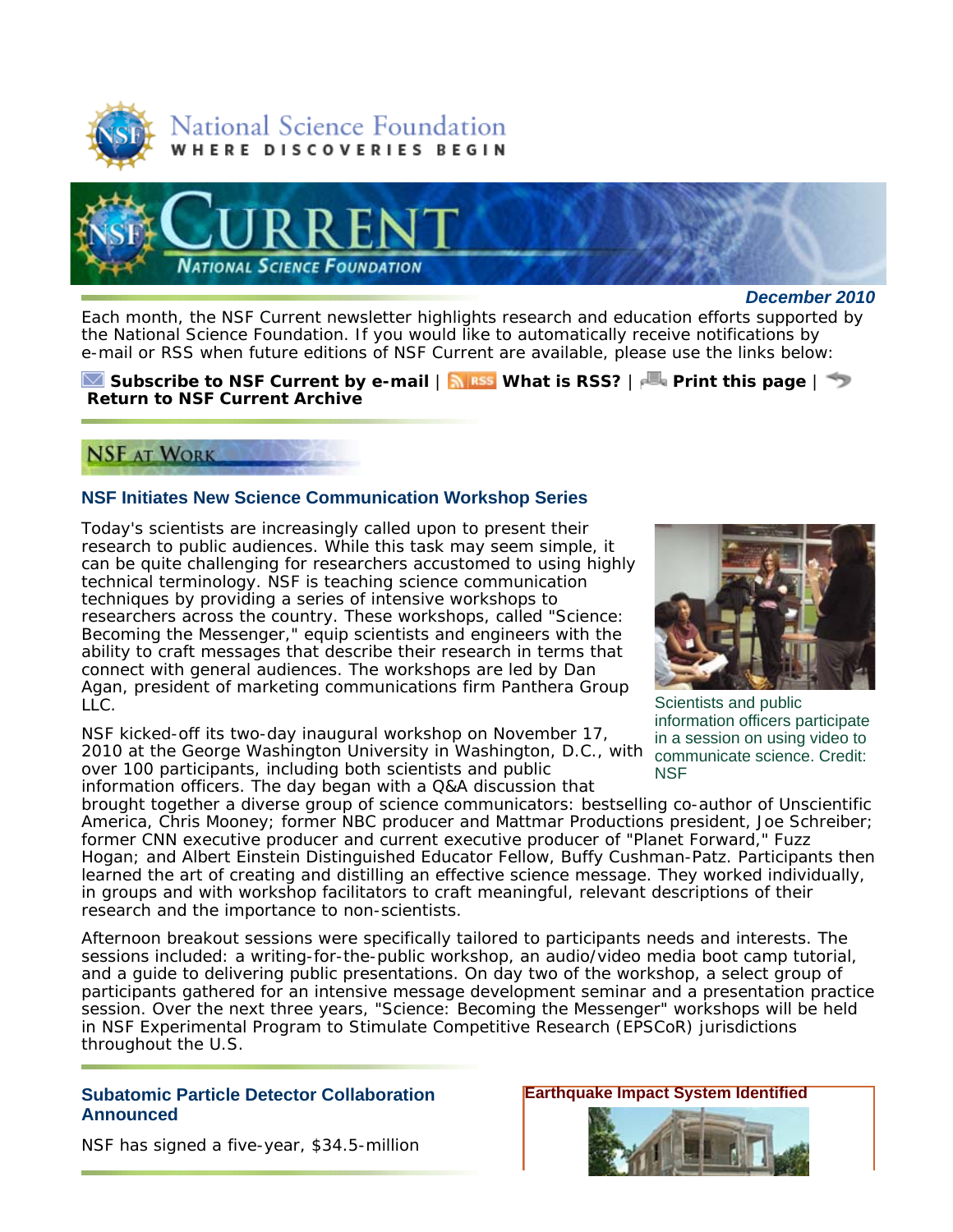

This Digital Optical Module is part of the new IceCube Neutrino Observatory. Credit: Glenn Grant/NSF

agreement with the University of Wisconsin-Madison to operate a unique telescope buried in the Antarctic ice sheet. The IceCube Neutrino Observatory, slated for completion in December 2010, will record interactions between elusive subatomic particles known as neutrinos. These particles come from the sun, cosmic rays, and exploding stars and trillions of neutrinos stream through the human body at any given

moment. However, neutrinos are difficult to study since they rarely interact with regular matter. IceCube's unique location and size is expected to allow better observation of these rare events. For more information about IceCube, watch this Science Nation **episode** and visit the IceCube **homepage**.



Santiago Pujol, assistant professor of civil engineering at Purdue University in Indiana, at far left, surveys a building damaged in Haiti's earthquake. From field research in Haiti, Pujol and colleagues identified a system to rapidly and efficiently assess building vulnerability to earthquakes. The research behind this system is funded by NSF. Read **more** about this work. Credit: Purdue University photo/Kari T. Nasi

## **Students at Tribal Colleges Embark on New Pathways Towards Engineering Degrees**

Institutions serving Native Americans (many of them tribal colleges) and state universities are partnering to increase the number of Native American students who successfully complete bachelor's degrees in engineering. Through the NSF Tribal Colleges and Universities program, new Pre-engineering Education Collaboratives (PEEC) began this fall in four states: Hawaii, North Dakota, South Dakota, and Wisconsin.

One important goal of these joint activities is to strengthen pre-engineering curricula at two-year colleges. Another aim is to provide student internships, research experiences and extramural learning opportunities, as well as faculty development. The last objective is to smooth student transfers from two-year colleges to four-year universities. The grantees expect that the close collaboration between the tribal colleges and state universities will transform all of the institutions involved.



Pre-engineering students at Oglala Lakota College are getting new research opportunities to help prepare them for bachelor's degrees. Credit: Tawa Ducheneaux, Oglala Lakota College

In **Hawaii**, the collaborative is led by Kapiolani Community College with partners Honolulu Community College, Leeward Community College, Maui Community College, Windward Community College and University of Hawaii at Manoa (Award abstract number: **1037827**).

In **North Dakota**, the collaborative is led by Cankdeska Cikana Community College with partners Fort Berthold Community College, Sitting Bull College, Turtle Mountain Community College and North Dakota State University (Award abstract numbers: **1038067**, **1038127**, **1038079**, **1038186** and **1038080**).

In **South Dakota**, the collaborative is led by Oglala Lakota College with partners South Dakota School of Mines and Technology and South Dakota State University (Award abstract numbers: **137661**, **1037797** and **1037708**).

In **Wisconsin**, the collaborative is led by the College of Menominee Nation with partners University of Wisconsin–Madison and University of Wisconsin–Platteville (Award abstract numbers: **1037595**, **1037597** and **1037626**).

# DID YOU KNOW?

In 2009, U.S. academic institutions awarded the highest number of research doctorate degrees ever reported by NSF's Survey of Earned Doctorates (SED). 49,562 doctorates were awarded, which reflects a 1.6 percent increase over 2008's total of 48,802.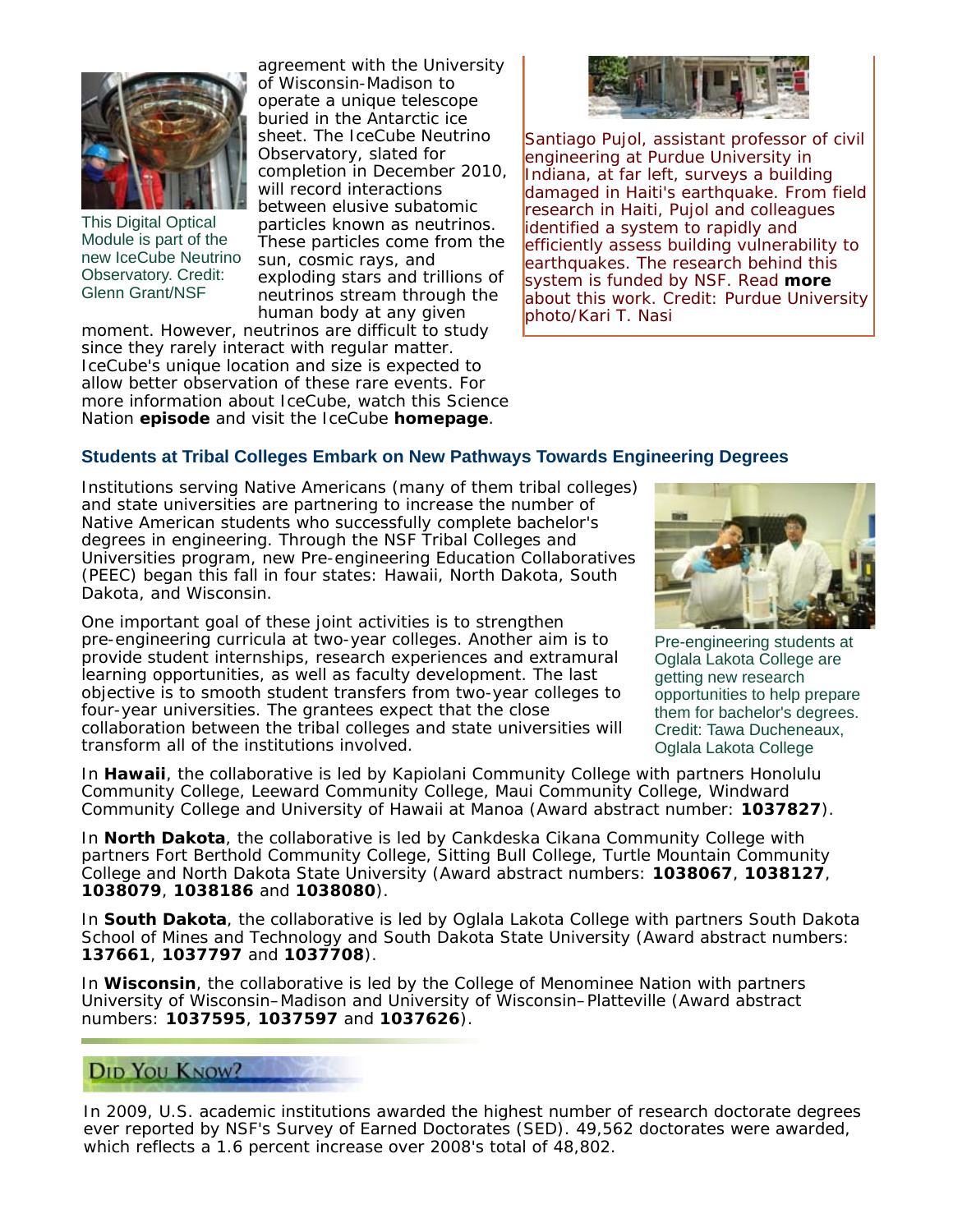

Credit: © 2010 JupiterImages **Corporation** 

**FACES OF NSF RESEARCH** 

## **Nineteen NSF-nominated Researchers Win PECASE Awards**

In November, President Barack Obama announced the recipients of the Presidential Early Career Award for Scientists and Engineers (PECASE). Of the 85 researchers who will receive this award, 19 were nominated by NSF.

This award is the U.S. government's highest honor for early career scientists and engineers. It was created in 1996 by the National Science and Technology Council (NSTC) to specifically recognize exceptionally promising scientists and engineers during the beginning of their independent research careers.

Awardees are selected not only for their innovative research, but also for their commitment to furthering the scientific community through leadership, public education, or community outreach. For example, 2010 PECASE winner Jayne Garno of Louisiana State University not only leads a robust research program in nanoengineering, but also actively engages undergraduate students in her laboratory's work. Students in her laboratory have their own projects and present their work at meetings.

Jayne Garno (left), associate professor of chemistry at Louisiana State University, is one of the 19 NSF-nominated researchers who won the 2010 PECASE. Credit: Louisiana State University

"I find that when undergraduates present at meetings, they more seriously consider graduate school and a career in chemistry," Garno notes.

For Garno, who recently joined academia after working in industry, this award affirms her choice to leave industry and teach and mentor undergraduate and graduate students, a career move that she describes as "the best professional decision I've made."

Additionally, Garno describes the PECASE as not only an award for her laboratory group, but also for her school and her state. It was only her second year of research when Hurricane Katrina, then Hurricane Rita hit. Garno commented, "Despite all of these events in our state, we are able to perform top-notch research. ... PECASE has been the bright star in all of this."

More information on all of the NSF-nominated winners can be found on the NSF Office of Integrative Activities **website**.

## **NSF IN THE NEWS**

**Degree Geared to Science Pros** (*Omaha World-Herald*) A NSF program at the University of Nebraska-Lincoln will help science researchers interested in becoming teachers through coursework and training for a master's degree and secondary science teacher certification.

**Project Aims to Convert Car Exhaust to Electricity** (*Chicago Tribune*) Purdue University researchers, in collaboration with General Motors, are taking on the challenge of converting a car's heat into electricity. This research is supported by NSF and the Department of Energy.

Doctorates awarded in science and engineering (S&E) fields were up 1.9 percent over 2008, owing entirely to growth in numbers of female S&E doctorate recipients.

Among doctorate recipients reporting definite employment commitments, a growing number of graduates are taking postdoctoral (postdoc) positions. During the 2004-09 period, 2009 marked the largest single-year increase in the proportion of doctorate recipients taking postdoc positions.

More information from this report is available in the **InfoBrief** available on the NSF website.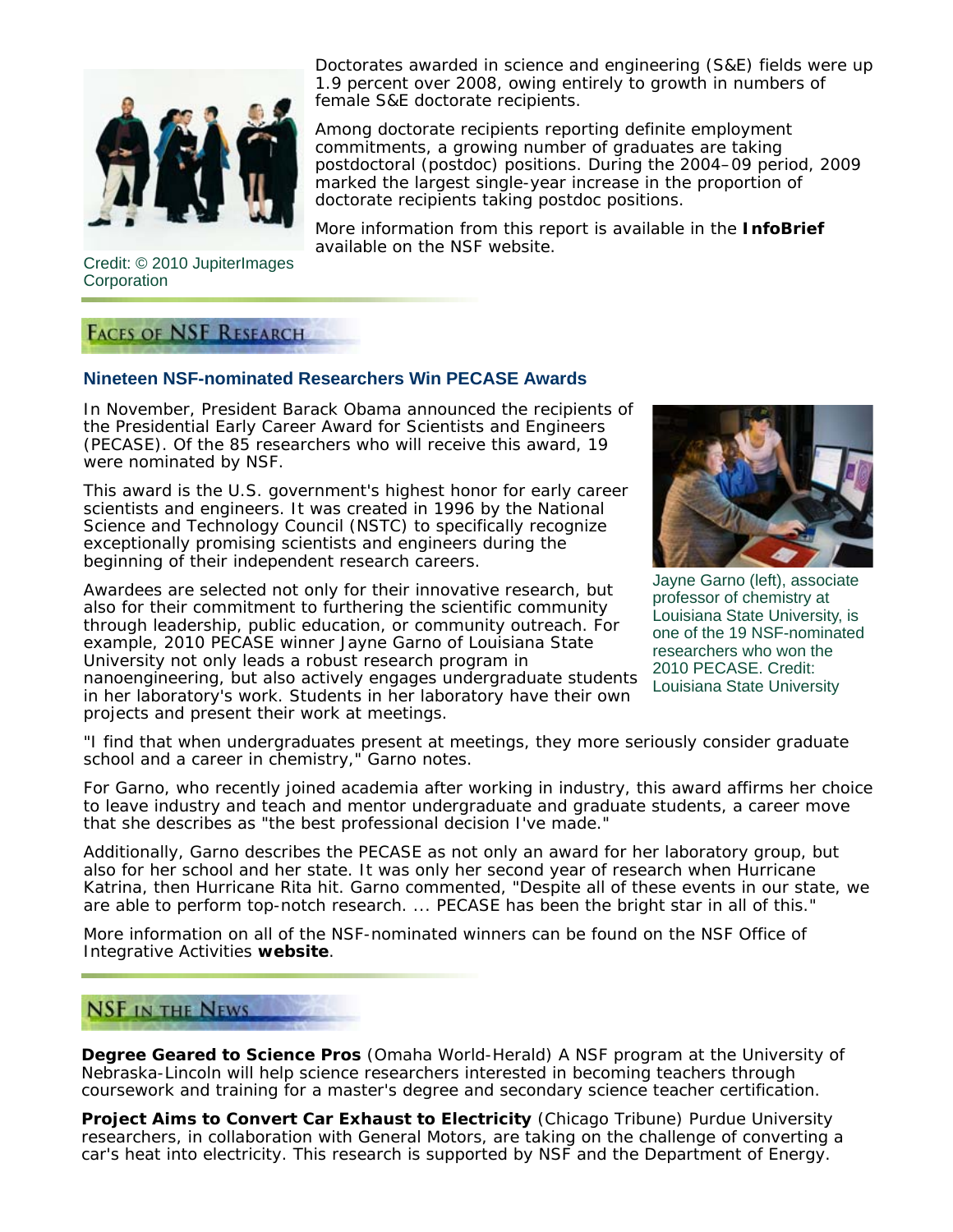**A Conversation With the New NSF Director** (*National Public Radio*) Subra Suresh talks about his priorities as he begins his work as director of NSF.

**See Me, Obi-Wan Kenobi: Scientists Seek 3-D Video** (*Associated Press, MSNBC, USA Today and others*) New findings moves researchers and engineers closer to creating live, life-like 3-D video. This work was funded by NSF, and the research announcement was the subject of an NSF webcast.

## THE RIPPLE EFFECT

#### **Innovation Nation Launched on the Science Channel**



In November, NSF launched the first in a series of video programs called Innovation Nation. The series is hosted by veteran science and technology correspondent Miles O'Brien, and is currently airing nationally on the Science Channel.

Innovation Nation explores "when genius meets possibility. " The stories feature NSF-funded inventions and research shaping our world. For instance, the **first episode** showcases a robot that has overcome a major robotics challenge and can manipulate shapechanging objects, as demonstrated by towel folding.

Credit: NSF

The 26-part video series is produced by CBS News Productions, in

partnership with the National Science Foundation and Discovery Science. Each episode is one minute and airs within various Science Channel programs throughout the week. In addition to the Science Channel, Innovation Nation can also be found on **YouTube** and on NSF's science and engineering multimedia portal **Science360**.

#### **National Medals Awarded**



Credit: Sandy Schaeffer for NSF

Amnon Yariv of the California Institute of Technology receives the National Medal of Science from the President. Yariv was one of ten researchers who accepted the award on Nov. 17, 2010. The National Medal

of Science is administered for the White House by NSF and it is the highest technical and scientific award given by the United States. Read more and view more photos from the ceremony **online**.

#### **Green Holidays on Facebook**

Environmentally conscious consumers are faced with tough questions during the holiday season, such as how to make gift giving as eco-friendly as possible. To answer these questions, NSF is connecting its fans with experts in "green" practices. The "Green Holidays" Facebook campaign will feature NSF grantees in a series of video interviews. NSF Facebook fans can then suggest other questions for scientists and researchers, as well as share their tips for conserving natural resources while celebrating the holidays.

The first video interview features **Ecovative Design**, a Small Business Innovation Research (SBIR) grant awardee that produces biodegradable and home compostable packaging made from mushrooms.

View the NSF page in **Facebook**.



*The National Science Foundation (NSF) is an independent federal agency that supports fundamental research and education across all fields of science and engineering. In fiscal year 2010, its budget is \$6.9 billion. NSF funds reach all 50 states through grants to over 1,900 universities and institutions. Each year, NSF receives about 48,000 competitive requests for funding, and makes over 11,300 new funding awards. NSF also awards over \$400 million in professional and service contracts yearly. Contact NSF's Office of Legislative and Public Affairs for more information or for permission to reuse newsletter images.*